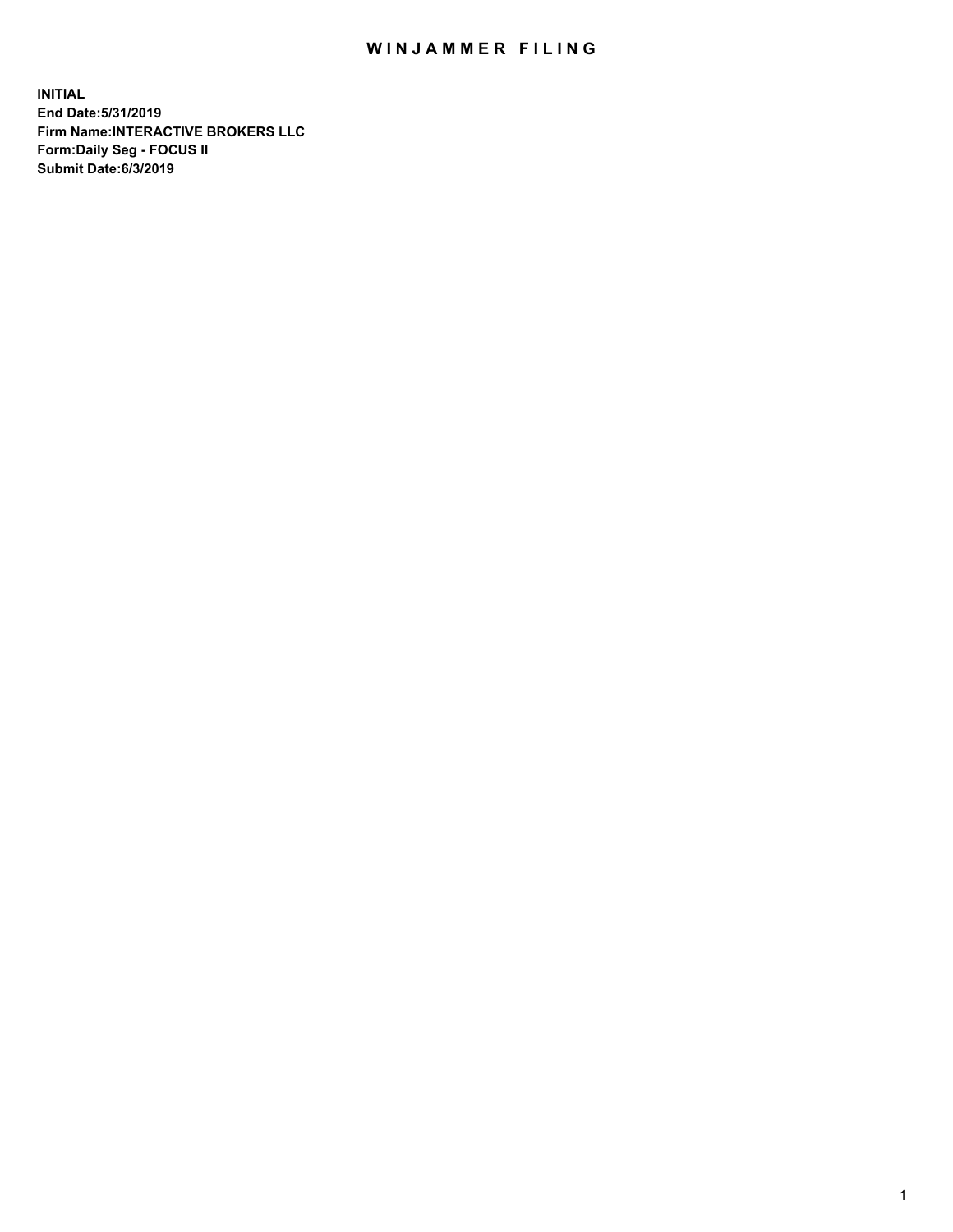**INITIAL End Date:5/31/2019 Firm Name:INTERACTIVE BROKERS LLC Form:Daily Seg - FOCUS II Submit Date:6/3/2019 Daily Segregation - Cover Page**

| Name of Company                                                                                                                                                                                                                                                                                                                | <b>INTERACTIVE BROKERS LLC</b>                                                                  |
|--------------------------------------------------------------------------------------------------------------------------------------------------------------------------------------------------------------------------------------------------------------------------------------------------------------------------------|-------------------------------------------------------------------------------------------------|
| <b>Contact Name</b>                                                                                                                                                                                                                                                                                                            | <b>James Menicucci</b>                                                                          |
| <b>Contact Phone Number</b>                                                                                                                                                                                                                                                                                                    | 203-618-8085                                                                                    |
| <b>Contact Email Address</b>                                                                                                                                                                                                                                                                                                   | jmenicucci@interactivebrokers.c<br>om                                                           |
| FCM's Customer Segregated Funds Residual Interest Target (choose one):<br>a. Minimum dollar amount: ; or<br>b. Minimum percentage of customer segregated funds required:% ; or<br>c. Dollar amount range between: and; or<br>d. Percentage range of customer segregated funds required between:% and%.                         | $\overline{\mathbf{0}}$<br>$\overline{\mathbf{0}}$<br>155,000,000 245,000,000<br>0 <sub>0</sub> |
| FCM's Customer Secured Amount Funds Residual Interest Target (choose one):<br>a. Minimum dollar amount: ; or<br>b. Minimum percentage of customer secured funds required:%; or<br>c. Dollar amount range between: and; or<br>d. Percentage range of customer secured funds required between:% and%.                            | $\frac{0}{0}$<br>80,000,000 120,000,000<br>0 <sub>0</sub>                                       |
| FCM's Cleared Swaps Customer Collateral Residual Interest Target (choose one):<br>a. Minimum dollar amount: ; or<br>b. Minimum percentage of cleared swaps customer collateral required:% ; or<br>c. Dollar amount range between: and; or<br>d. Percentage range of cleared swaps customer collateral required between:% and%. | $\frac{0}{0}$<br>0 <sub>0</sub><br>0 <sub>0</sub>                                               |

Attach supporting documents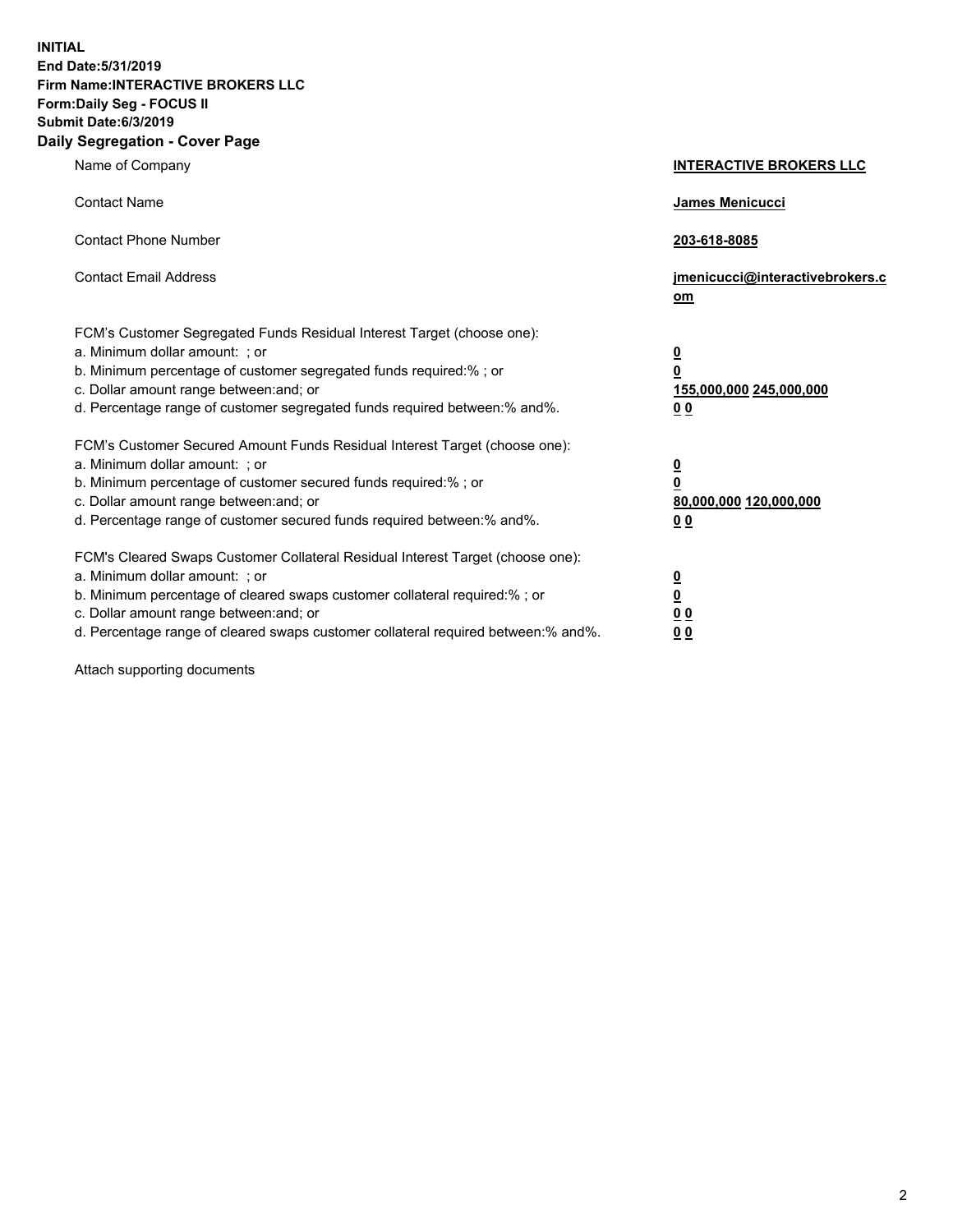## **INITIAL End Date:5/31/2019 Firm Name:INTERACTIVE BROKERS LLC Form:Daily Seg - FOCUS II Submit Date:6/3/2019 Daily Segregation - Secured Amounts**

| Foreign Futures and Foreign Options Secured Amounts                         |                                                                                                                                                                                                                                                                                                                                                                                                                                                                                                                                                                                                                                                                                                                                                                                                                                                                                                                                                                                                                                                                                                                                                                                                                                                                                                                                                                                                                                                                                                                                                                                                                                                                                                                                                                                                                                                                                                                                                                 |
|-----------------------------------------------------------------------------|-----------------------------------------------------------------------------------------------------------------------------------------------------------------------------------------------------------------------------------------------------------------------------------------------------------------------------------------------------------------------------------------------------------------------------------------------------------------------------------------------------------------------------------------------------------------------------------------------------------------------------------------------------------------------------------------------------------------------------------------------------------------------------------------------------------------------------------------------------------------------------------------------------------------------------------------------------------------------------------------------------------------------------------------------------------------------------------------------------------------------------------------------------------------------------------------------------------------------------------------------------------------------------------------------------------------------------------------------------------------------------------------------------------------------------------------------------------------------------------------------------------------------------------------------------------------------------------------------------------------------------------------------------------------------------------------------------------------------------------------------------------------------------------------------------------------------------------------------------------------------------------------------------------------------------------------------------------------|
|                                                                             | $0$ [7305]                                                                                                                                                                                                                                                                                                                                                                                                                                                                                                                                                                                                                                                                                                                                                                                                                                                                                                                                                                                                                                                                                                                                                                                                                                                                                                                                                                                                                                                                                                                                                                                                                                                                                                                                                                                                                                                                                                                                                      |
|                                                                             |                                                                                                                                                                                                                                                                                                                                                                                                                                                                                                                                                                                                                                                                                                                                                                                                                                                                                                                                                                                                                                                                                                                                                                                                                                                                                                                                                                                                                                                                                                                                                                                                                                                                                                                                                                                                                                                                                                                                                                 |
|                                                                             |                                                                                                                                                                                                                                                                                                                                                                                                                                                                                                                                                                                                                                                                                                                                                                                                                                                                                                                                                                                                                                                                                                                                                                                                                                                                                                                                                                                                                                                                                                                                                                                                                                                                                                                                                                                                                                                                                                                                                                 |
|                                                                             | 443,358,299 [7315]                                                                                                                                                                                                                                                                                                                                                                                                                                                                                                                                                                                                                                                                                                                                                                                                                                                                                                                                                                                                                                                                                                                                                                                                                                                                                                                                                                                                                                                                                                                                                                                                                                                                                                                                                                                                                                                                                                                                              |
|                                                                             | $0$ [7317]                                                                                                                                                                                                                                                                                                                                                                                                                                                                                                                                                                                                                                                                                                                                                                                                                                                                                                                                                                                                                                                                                                                                                                                                                                                                                                                                                                                                                                                                                                                                                                                                                                                                                                                                                                                                                                                                                                                                                      |
|                                                                             | 4,915,208 [7325]                                                                                                                                                                                                                                                                                                                                                                                                                                                                                                                                                                                                                                                                                                                                                                                                                                                                                                                                                                                                                                                                                                                                                                                                                                                                                                                                                                                                                                                                                                                                                                                                                                                                                                                                                                                                                                                                                                                                                |
|                                                                             |                                                                                                                                                                                                                                                                                                                                                                                                                                                                                                                                                                                                                                                                                                                                                                                                                                                                                                                                                                                                                                                                                                                                                                                                                                                                                                                                                                                                                                                                                                                                                                                                                                                                                                                                                                                                                                                                                                                                                                 |
|                                                                             | 81,652 [7335]                                                                                                                                                                                                                                                                                                                                                                                                                                                                                                                                                                                                                                                                                                                                                                                                                                                                                                                                                                                                                                                                                                                                                                                                                                                                                                                                                                                                                                                                                                                                                                                                                                                                                                                                                                                                                                                                                                                                                   |
|                                                                             | -45,245 [7337]                                                                                                                                                                                                                                                                                                                                                                                                                                                                                                                                                                                                                                                                                                                                                                                                                                                                                                                                                                                                                                                                                                                                                                                                                                                                                                                                                                                                                                                                                                                                                                                                                                                                                                                                                                                                                                                                                                                                                  |
|                                                                             | 448,309,914 [7345]                                                                                                                                                                                                                                                                                                                                                                                                                                                                                                                                                                                                                                                                                                                                                                                                                                                                                                                                                                                                                                                                                                                                                                                                                                                                                                                                                                                                                                                                                                                                                                                                                                                                                                                                                                                                                                                                                                                                              |
|                                                                             | 14,886 [7351]                                                                                                                                                                                                                                                                                                                                                                                                                                                                                                                                                                                                                                                                                                                                                                                                                                                                                                                                                                                                                                                                                                                                                                                                                                                                                                                                                                                                                                                                                                                                                                                                                                                                                                                                                                                                                                                                                                                                                   |
|                                                                             | 0 [7352] 14,886 [7354]                                                                                                                                                                                                                                                                                                                                                                                                                                                                                                                                                                                                                                                                                                                                                                                                                                                                                                                                                                                                                                                                                                                                                                                                                                                                                                                                                                                                                                                                                                                                                                                                                                                                                                                                                                                                                                                                                                                                          |
|                                                                             | 448,324,800 [7355]                                                                                                                                                                                                                                                                                                                                                                                                                                                                                                                                                                                                                                                                                                                                                                                                                                                                                                                                                                                                                                                                                                                                                                                                                                                                                                                                                                                                                                                                                                                                                                                                                                                                                                                                                                                                                                                                                                                                              |
|                                                                             |                                                                                                                                                                                                                                                                                                                                                                                                                                                                                                                                                                                                                                                                                                                                                                                                                                                                                                                                                                                                                                                                                                                                                                                                                                                                                                                                                                                                                                                                                                                                                                                                                                                                                                                                                                                                                                                                                                                                                                 |
|                                                                             | 448,324,800 [7360]                                                                                                                                                                                                                                                                                                                                                                                                                                                                                                                                                                                                                                                                                                                                                                                                                                                                                                                                                                                                                                                                                                                                                                                                                                                                                                                                                                                                                                                                                                                                                                                                                                                                                                                                                                                                                                                                                                                                              |
|                                                                             |                                                                                                                                                                                                                                                                                                                                                                                                                                                                                                                                                                                                                                                                                                                                                                                                                                                                                                                                                                                                                                                                                                                                                                                                                                                                                                                                                                                                                                                                                                                                                                                                                                                                                                                                                                                                                                                                                                                                                                 |
|                                                                             |                                                                                                                                                                                                                                                                                                                                                                                                                                                                                                                                                                                                                                                                                                                                                                                                                                                                                                                                                                                                                                                                                                                                                                                                                                                                                                                                                                                                                                                                                                                                                                                                                                                                                                                                                                                                                                                                                                                                                                 |
|                                                                             | 72,341,852 [7500]                                                                                                                                                                                                                                                                                                                                                                                                                                                                                                                                                                                                                                                                                                                                                                                                                                                                                                                                                                                                                                                                                                                                                                                                                                                                                                                                                                                                                                                                                                                                                                                                                                                                                                                                                                                                                                                                                                                                               |
|                                                                             | 0 [7520] 72,341,852 [7530]                                                                                                                                                                                                                                                                                                                                                                                                                                                                                                                                                                                                                                                                                                                                                                                                                                                                                                                                                                                                                                                                                                                                                                                                                                                                                                                                                                                                                                                                                                                                                                                                                                                                                                                                                                                                                                                                                                                                      |
|                                                                             |                                                                                                                                                                                                                                                                                                                                                                                                                                                                                                                                                                                                                                                                                                                                                                                                                                                                                                                                                                                                                                                                                                                                                                                                                                                                                                                                                                                                                                                                                                                                                                                                                                                                                                                                                                                                                                                                                                                                                                 |
|                                                                             | 413,105,805 [7540]                                                                                                                                                                                                                                                                                                                                                                                                                                                                                                                                                                                                                                                                                                                                                                                                                                                                                                                                                                                                                                                                                                                                                                                                                                                                                                                                                                                                                                                                                                                                                                                                                                                                                                                                                                                                                                                                                                                                              |
|                                                                             | 0 [7560] 413,105,805 [7570]                                                                                                                                                                                                                                                                                                                                                                                                                                                                                                                                                                                                                                                                                                                                                                                                                                                                                                                                                                                                                                                                                                                                                                                                                                                                                                                                                                                                                                                                                                                                                                                                                                                                                                                                                                                                                                                                                                                                     |
|                                                                             |                                                                                                                                                                                                                                                                                                                                                                                                                                                                                                                                                                                                                                                                                                                                                                                                                                                                                                                                                                                                                                                                                                                                                                                                                                                                                                                                                                                                                                                                                                                                                                                                                                                                                                                                                                                                                                                                                                                                                                 |
|                                                                             | $0$ [7580]                                                                                                                                                                                                                                                                                                                                                                                                                                                                                                                                                                                                                                                                                                                                                                                                                                                                                                                                                                                                                                                                                                                                                                                                                                                                                                                                                                                                                                                                                                                                                                                                                                                                                                                                                                                                                                                                                                                                                      |
|                                                                             | $0$ [7590]                                                                                                                                                                                                                                                                                                                                                                                                                                                                                                                                                                                                                                                                                                                                                                                                                                                                                                                                                                                                                                                                                                                                                                                                                                                                                                                                                                                                                                                                                                                                                                                                                                                                                                                                                                                                                                                                                                                                                      |
|                                                                             | $0$ [7600]                                                                                                                                                                                                                                                                                                                                                                                                                                                                                                                                                                                                                                                                                                                                                                                                                                                                                                                                                                                                                                                                                                                                                                                                                                                                                                                                                                                                                                                                                                                                                                                                                                                                                                                                                                                                                                                                                                                                                      |
|                                                                             | 0 [7610]                                                                                                                                                                                                                                                                                                                                                                                                                                                                                                                                                                                                                                                                                                                                                                                                                                                                                                                                                                                                                                                                                                                                                                                                                                                                                                                                                                                                                                                                                                                                                                                                                                                                                                                                                                                                                                                                                                                                                        |
|                                                                             | 0 [7615] 0 [7620]                                                                                                                                                                                                                                                                                                                                                                                                                                                                                                                                                                                                                                                                                                                                                                                                                                                                                                                                                                                                                                                                                                                                                                                                                                                                                                                                                                                                                                                                                                                                                                                                                                                                                                                                                                                                                                                                                                                                               |
|                                                                             |                                                                                                                                                                                                                                                                                                                                                                                                                                                                                                                                                                                                                                                                                                                                                                                                                                                                                                                                                                                                                                                                                                                                                                                                                                                                                                                                                                                                                                                                                                                                                                                                                                                                                                                                                                                                                                                                                                                                                                 |
| A. Cash                                                                     | $0$ [7640]                                                                                                                                                                                                                                                                                                                                                                                                                                                                                                                                                                                                                                                                                                                                                                                                                                                                                                                                                                                                                                                                                                                                                                                                                                                                                                                                                                                                                                                                                                                                                                                                                                                                                                                                                                                                                                                                                                                                                      |
| <b>B.</b> Securities                                                        | $0$ [7650]                                                                                                                                                                                                                                                                                                                                                                                                                                                                                                                                                                                                                                                                                                                                                                                                                                                                                                                                                                                                                                                                                                                                                                                                                                                                                                                                                                                                                                                                                                                                                                                                                                                                                                                                                                                                                                                                                                                                                      |
| C. Amount due to (from) clearing organization - daily variation             | $0$ [7660]                                                                                                                                                                                                                                                                                                                                                                                                                                                                                                                                                                                                                                                                                                                                                                                                                                                                                                                                                                                                                                                                                                                                                                                                                                                                                                                                                                                                                                                                                                                                                                                                                                                                                                                                                                                                                                                                                                                                                      |
| D. Value of long option contracts                                           | $0$ [7670]                                                                                                                                                                                                                                                                                                                                                                                                                                                                                                                                                                                                                                                                                                                                                                                                                                                                                                                                                                                                                                                                                                                                                                                                                                                                                                                                                                                                                                                                                                                                                                                                                                                                                                                                                                                                                                                                                                                                                      |
| E. Value of short option contracts                                          | 0 [7675] 0 [7680]                                                                                                                                                                                                                                                                                                                                                                                                                                                                                                                                                                                                                                                                                                                                                                                                                                                                                                                                                                                                                                                                                                                                                                                                                                                                                                                                                                                                                                                                                                                                                                                                                                                                                                                                                                                                                                                                                                                                               |
| Amounts held by members of foreign boards of trade                          |                                                                                                                                                                                                                                                                                                                                                                                                                                                                                                                                                                                                                                                                                                                                                                                                                                                                                                                                                                                                                                                                                                                                                                                                                                                                                                                                                                                                                                                                                                                                                                                                                                                                                                                                                                                                                                                                                                                                                                 |
| A. Cash                                                                     | 78,439,002 [7700]                                                                                                                                                                                                                                                                                                                                                                                                                                                                                                                                                                                                                                                                                                                                                                                                                                                                                                                                                                                                                                                                                                                                                                                                                                                                                                                                                                                                                                                                                                                                                                                                                                                                                                                                                                                                                                                                                                                                               |
| <b>B.</b> Securities                                                        | $0$ [7710]                                                                                                                                                                                                                                                                                                                                                                                                                                                                                                                                                                                                                                                                                                                                                                                                                                                                                                                                                                                                                                                                                                                                                                                                                                                                                                                                                                                                                                                                                                                                                                                                                                                                                                                                                                                                                                                                                                                                                      |
| C. Unrealized gain (loss) on open futures contracts                         | 4,800,218 [7720]                                                                                                                                                                                                                                                                                                                                                                                                                                                                                                                                                                                                                                                                                                                                                                                                                                                                                                                                                                                                                                                                                                                                                                                                                                                                                                                                                                                                                                                                                                                                                                                                                                                                                                                                                                                                                                                                                                                                                |
| D. Value of long option contracts                                           | 81,652 [7730]                                                                                                                                                                                                                                                                                                                                                                                                                                                                                                                                                                                                                                                                                                                                                                                                                                                                                                                                                                                                                                                                                                                                                                                                                                                                                                                                                                                                                                                                                                                                                                                                                                                                                                                                                                                                                                                                                                                                                   |
| E. Value of short option contracts                                          | <mark>-45,245</mark> [7735] <u>83,275,627</u> [7740]                                                                                                                                                                                                                                                                                                                                                                                                                                                                                                                                                                                                                                                                                                                                                                                                                                                                                                                                                                                                                                                                                                                                                                                                                                                                                                                                                                                                                                                                                                                                                                                                                                                                                                                                                                                                                                                                                                            |
|                                                                             | 0 [7760]                                                                                                                                                                                                                                                                                                                                                                                                                                                                                                                                                                                                                                                                                                                                                                                                                                                                                                                                                                                                                                                                                                                                                                                                                                                                                                                                                                                                                                                                                                                                                                                                                                                                                                                                                                                                                                                                                                                                                        |
|                                                                             | $0$ [7765]                                                                                                                                                                                                                                                                                                                                                                                                                                                                                                                                                                                                                                                                                                                                                                                                                                                                                                                                                                                                                                                                                                                                                                                                                                                                                                                                                                                                                                                                                                                                                                                                                                                                                                                                                                                                                                                                                                                                                      |
|                                                                             | 568,723,284 [7770]                                                                                                                                                                                                                                                                                                                                                                                                                                                                                                                                                                                                                                                                                                                                                                                                                                                                                                                                                                                                                                                                                                                                                                                                                                                                                                                                                                                                                                                                                                                                                                                                                                                                                                                                                                                                                                                                                                                                              |
| Page 1 from Line 8)                                                         | 120,398,484 [7380]                                                                                                                                                                                                                                                                                                                                                                                                                                                                                                                                                                                                                                                                                                                                                                                                                                                                                                                                                                                                                                                                                                                                                                                                                                                                                                                                                                                                                                                                                                                                                                                                                                                                                                                                                                                                                                                                                                                                              |
| Management Target Amount for Excess funds in separate section 30.7 accounts | 80,000,000 [7780]                                                                                                                                                                                                                                                                                                                                                                                                                                                                                                                                                                                                                                                                                                                                                                                                                                                                                                                                                                                                                                                                                                                                                                                                                                                                                                                                                                                                                                                                                                                                                                                                                                                                                                                                                                                                                                                                                                                                               |
|                                                                             | 40,398,484 [7785]                                                                                                                                                                                                                                                                                                                                                                                                                                                                                                                                                                                                                                                                                                                                                                                                                                                                                                                                                                                                                                                                                                                                                                                                                                                                                                                                                                                                                                                                                                                                                                                                                                                                                                                                                                                                                                                                                                                                               |
|                                                                             | Amount required to be set aside pursuant to law, rule or regulation of a foreign<br>government or a rule of a self-regulatory organization authorized thereunder<br>Net ledger balance - Foreign Futures and Foreign Option Trading - All Customers<br>A. Cash<br>B. Securities (at market)<br>Net unrealized profit (loss) in open futures contracts traded on a foreign board of trade<br>Exchange traded options<br>a. Market value of open option contracts purchased on a foreign board of trade<br>b. Market value of open contracts granted (sold) on a foreign board of trade<br>Net equity (deficit) (add lines 1.2. and 3.)<br>Account liquidating to a deficit and account with a debit balances - gross amount<br>Less: amount offset by customer owned securities<br>Amount required to be set aside as the secured amount - Net Liquidating Equity<br>Method (add lines 4 and 5)<br>Greater of amount required to be set aside pursuant to foreign jurisdiction (above) or line<br>6.<br>FUNDS DEPOSITED IN SEPARATE REGULATION 30.7 ACCOUNTS<br>Cash in banks<br>A. Banks located in the United States<br>B. Other banks qualified under Regulation 30.7<br>Securities<br>A. In safekeeping with banks located in the United States<br>B. In safekeeping with other banks qualified under Regulation 30.7<br>Equities with registered futures commission merchants<br>A. Cash<br><b>B.</b> Securities<br>C. Unrealized gain (loss) on open futures contracts<br>D. Value of long option contracts<br>E. Value of short option contracts<br>Amounts held by clearing organizations of foreign boards of trade<br>Amounts with other depositories designated by a foreign board of trade<br>Segregated funds on hand<br>Total funds in separate section 30.7 accounts<br>Excess (deficiency) Set Aside for Secured Amount (subtract line 7 Secured Statement<br>Excess (deficiency) funds in separate 30.7 accounts over (under) Management Target |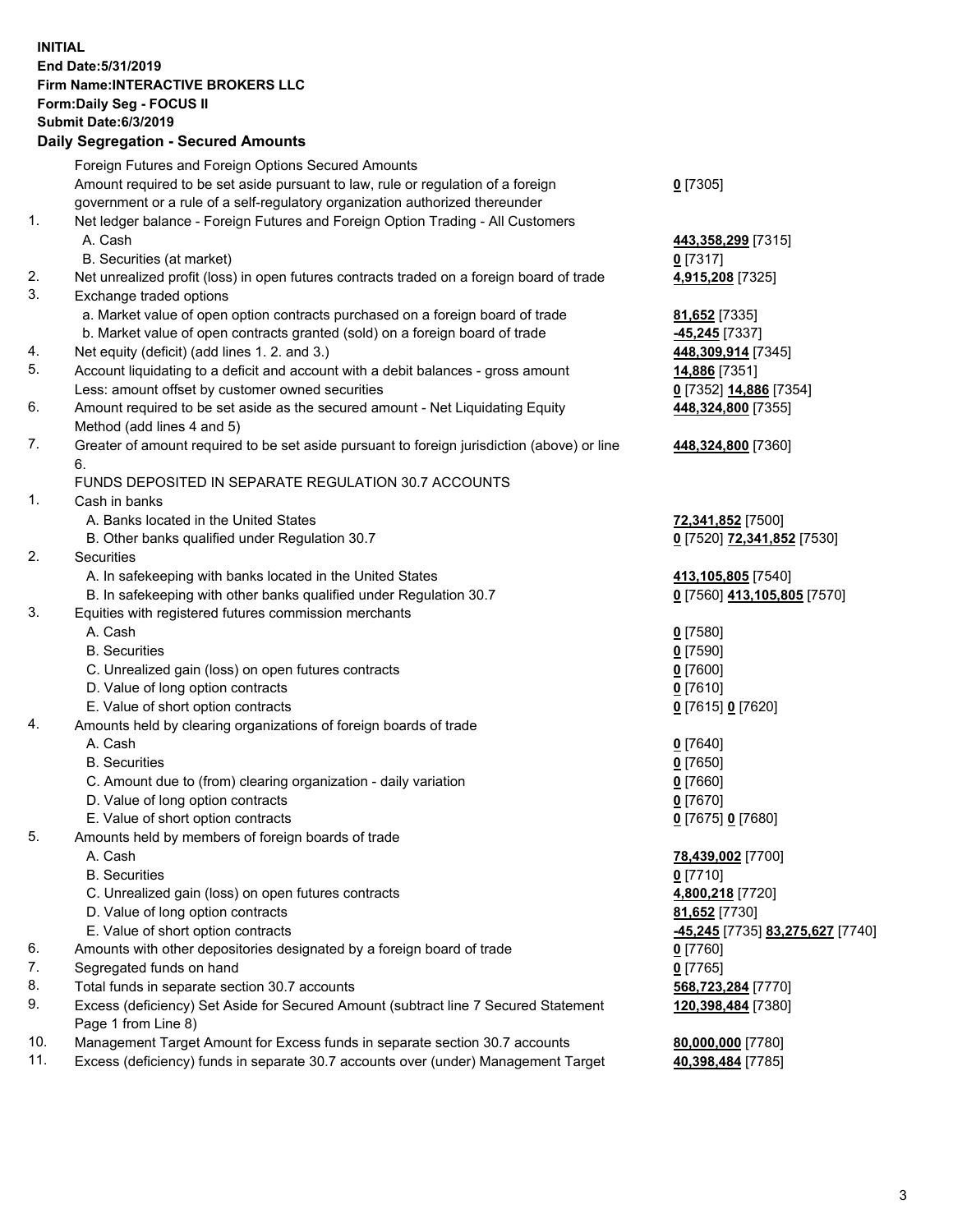**INITIAL End Date:5/31/2019 Firm Name:INTERACTIVE BROKERS LLC Form:Daily Seg - FOCUS II Submit Date:6/3/2019 Daily Segregation - Segregation Statement** SEGREGATION REQUIREMENTS(Section 4d(2) of the CEAct) 1. Net ledger balance A. Cash **3,926,900,986** [7010] B. Securities (at market) **0** [7020] 2. Net unrealized profit (loss) in open futures contracts traded on a contract market **-7,203,441** [7030] 3. Exchange traded options A. Add market value of open option contracts purchased on a contract market **208,619,723** [7032] B. Deduct market value of open option contracts granted (sold) on a contract market **-297,588,696** [7033] 4. Net equity (deficit) (add lines 1, 2 and 3) **3,830,728,572** [7040] 5. Accounts liquidating to a deficit and accounts with debit balances - gross amount **1,266,741** [7045] Less: amount offset by customer securities **0** [7047] **1,266,741** [7050] 6. Amount required to be segregated (add lines 4 and 5) **3,831,995,313** [7060] FUNDS IN SEGREGATED ACCOUNTS 7. Deposited in segregated funds bank accounts A. Cash **799,494,910** [7070] B. Securities representing investments of customers' funds (at market) **1,999,524,335** [7080] C. Securities held for particular customers or option customers in lieu of cash (at market) **0** [7090] 8. Margins on deposit with derivatives clearing organizations of contract markets A. Cash **6,119,326** [7100] B. Securities representing investments of customers' funds (at market) **1,333,639,215** [7110] C. Securities held for particular customers or option customers in lieu of cash (at market) **0** [7120] 9. Net settlement from (to) derivatives clearing organizations of contract markets **-17,265,231** [7130] 10. Exchange traded options A. Value of open long option contracts **208,190,184** [7132] B. Value of open short option contracts **-297,524,169** [7133] 11. Net equities with other FCMs A. Net liquidating equity **0** [7140] B. Securities representing investments of customers' funds (at market) **0** [7160] C. Securities held for particular customers or option customers in lieu of cash (at market) **0** [7170] 12. Segregated funds on hand **0** [7150] 13. Total amount in segregation (add lines 7 through 12) **4,032,178,570** [7180] 14. Excess (deficiency) funds in segregation (subtract line 6 from line 13) **200,183,257** [7190] 15. Management Target Amount for Excess funds in segregation **155,000,000** [7194] **45,183,257** [7198]

16. Excess (deficiency) funds in segregation over (under) Management Target Amount Excess